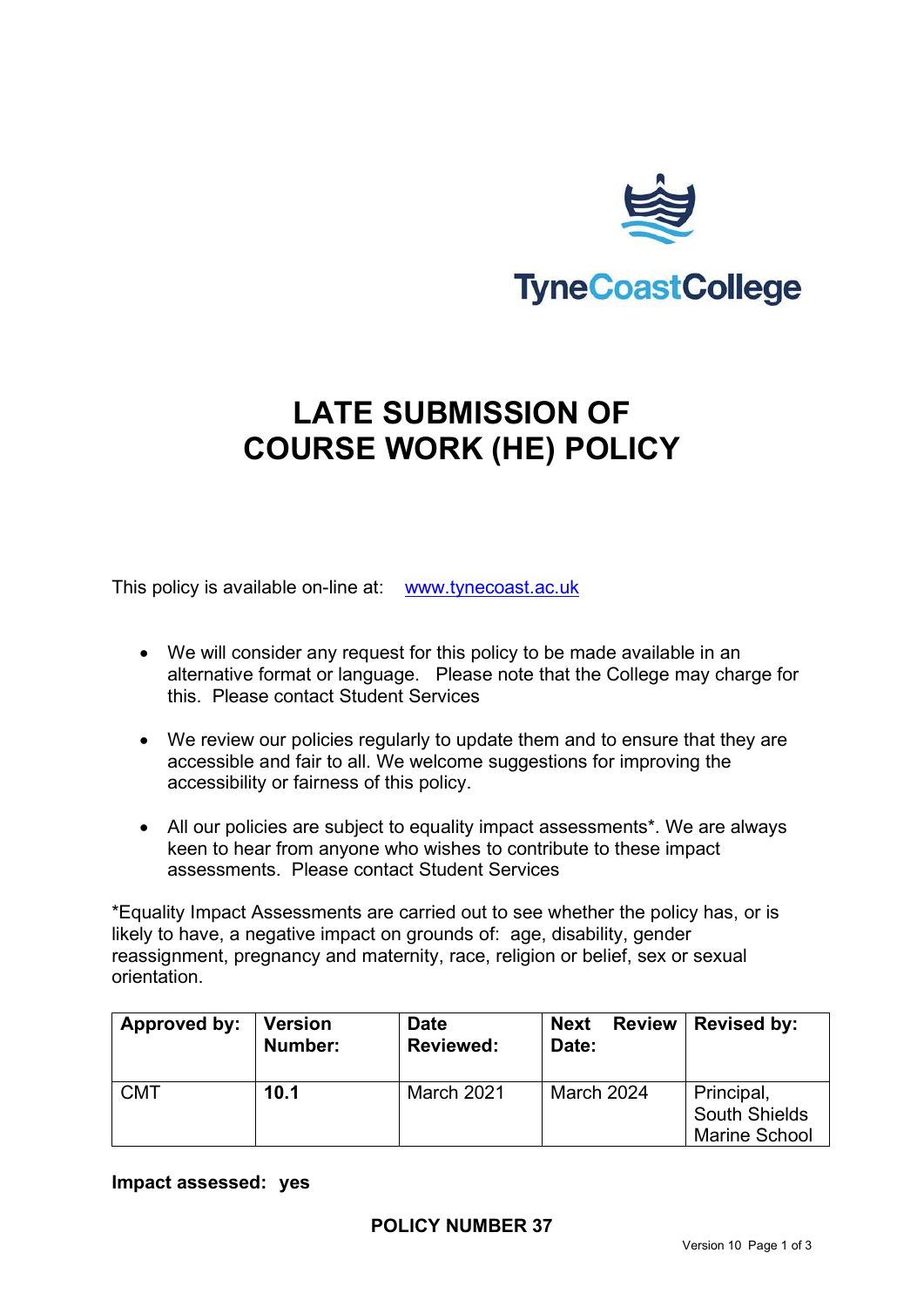# **LATE SUBMISSION OF COURSE WORK (HE) POLICY**

# **1 Policy Statement**

Students are encouraged to submit all assignment work on or before the date specified by the lecturer when the assignment is set. This date will be clearly shown on the front instruction sheet of the assignment.

Students who fail to submit their work on time will affect their own study performance, and will gain a time advantage over other students. Students will be penalised for late submissions to ensure strict adherence with the policy. Late work will only be accepted if previously agreed by the lecturer.

# **2 Scope**

This policy and procedure applies to all college programmes unless the awarding body or HEI have alternate policies that have given in writing to the student.

## **3 Legislation**

The Human Rights Act 1998 applies to the operation of this policy.

#### **4 Responsibilities**

All staff have a responsibility to give full and active support for the policy by ensuring

4.1 The policy is known, understood and implemented.

# **5 Actions to Implement and Develop Policy**

5.1 If a student is aware that she/he may need extra time, whenever possible, this **MUST BE RAISED** with the lecturer concerned **BEFORE** the assignment submission time. This can be done by telephone, e-mail or post, if necessary, and also in person. The lecturer will consider the reasons given and then decide whether to accept the late work or decline it. If the reasons are accepted by the lecturer, a new submission time will be given to the student. Failure to hand in before this new time will incur the penalties outlined below. If the reasons are declined by the lecturer, the original submission time will stand and the student can still submit the work subject to the penalties outlined below.

The penalties that will be enforced for late submission are outlined in the programme course student handbook that each student receives at induction.

Any student contact to discuss the submission **AFTER** the assignment submission time will not be considered and a nil mark will be given unless covered by the Extenuating Circumstances section.